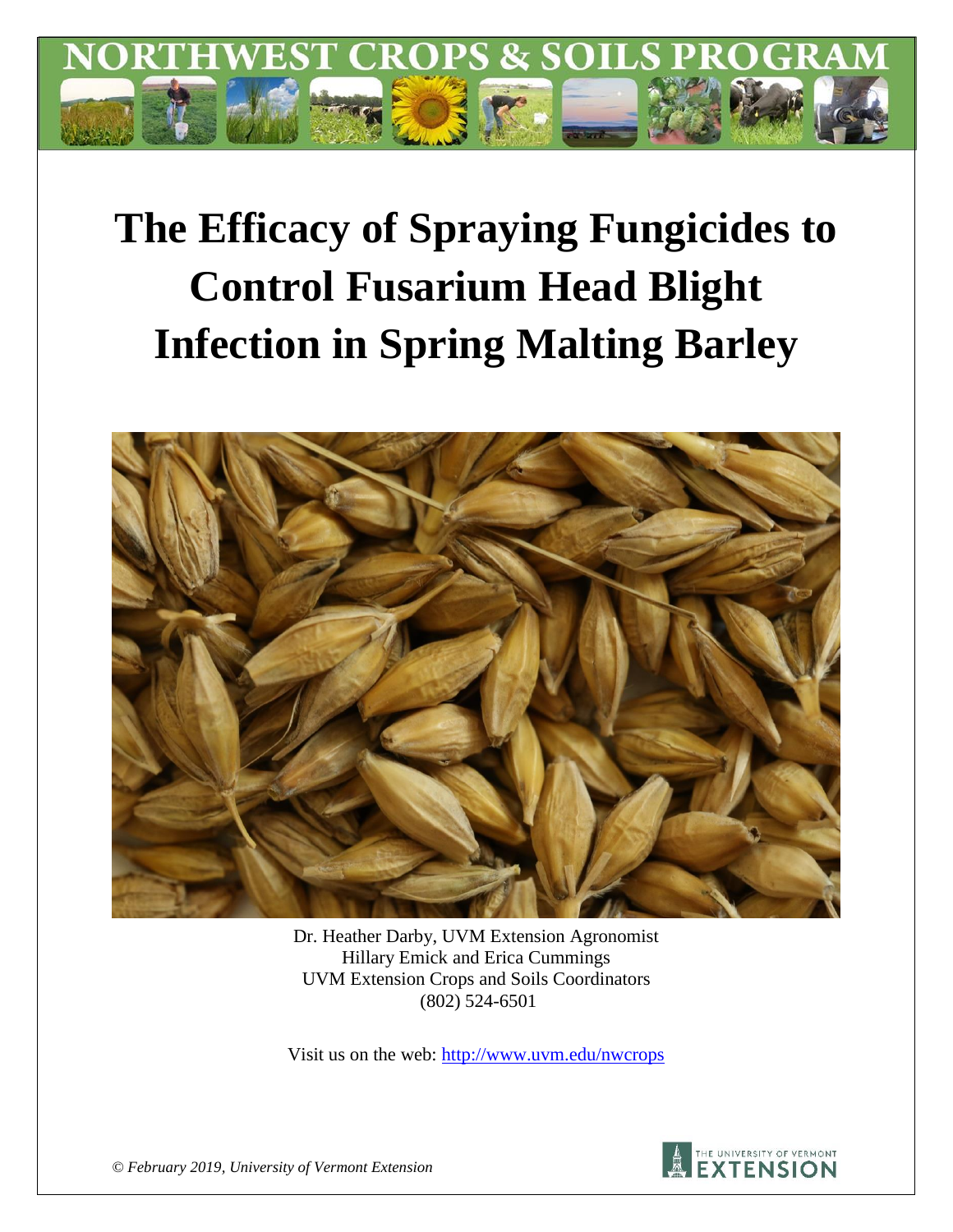### **THE EFFICACY OF SPRAYING FUNGICIDES TO CONTROL FUSARIUM HEAD BLIGHT INFECTION IN SPRING MALTING BARLEY**

Dr. Heather Darby, University of Vermont Extension [Heather.Darby\[at\]uvm.edu](mailto:Heather.Darby@uvm.edu)

Public interest in sourcing local foods has extended into beverages, and the current demand for local brewing and distilling ingredients is quickly increasing. One new market that has generated interest from both farmers and end-users is malted barley. The Northeast is home to over 180 microbreweries and 37 craft distillers. Until recently, local malt was not readily available to brewers or distillers. The rapidly expanding malting industry is providing farmers with new markets, and end-users readily available local malt. Operating maltsters still struggle to source enough local grain to match demand for their product. In addition to short supplies, the local barley that is available sometimes does not meet the rigid quality standards for malting. One major obstacle for growers is *Fusarium* head blight (FHB) infection of grain. This fungal disease is currently the most important disease facing organic and conventional grain growers in the Northeast, resulting in loss of yield, shriveled grain, and most importantly, mycotoxin contamination. A vomitoxin called deoxynivalenol (DON) is the primary mycotoxin associated with FHB. The spores are usually transported by air currents and can infect plants at spike emergence through grain fill. Consuming DON at over 1 ppm poses a health risk to both humans and livestock, and products with DON values greater than 1 ppm are considered unsuitable for human consumption by the FDA.

Fungicide applications have proven to be relatively effective at controlling FHB in other barley growing regions. Limited work has been done in this region on the optimum timing for a fungicide application to barley specifically to minimize DON. There are limited studies evaluating organic approved biofungicides, biochemicals, or biostimulants for management of this disease. In April 2018, the UVM Extension Northwest Crops and Soils Program initiated year four of a spring barley fungicide trial to determine the efficacy and timing of fungicide application to reduce FHB infection on cultivars with varying degrees of disease susceptibility.

## **MATERIALS AND METHODS**

A field experiment was established at the Borderview Research Farm located in Alburgh, Vermont in the spring of 2018 to investigate the effects of cultivar resistance, fungicide efficacy, application timing on FHB and DON infection in spring malting barley. The experimental design was a randomized complete block, with a split-plot arrangement of cultivar as the whole-plot and fungicide+timing treatments as the sub-plots. The main plot of cultivar included Rasmussen, a 6-row malting barley that is a FHB susceptible variety, and Conlon, a 2-row malting barley with moderate FHB resistance. The fungicide+timing treatments are listed in Table 2.

The seedbed was prepared by conventional tillage methods. All plots were managed with practices similar to those used by producers in the surrounding areas (Table 1). The previous crop planted at the site was soybeans. Prior to planting, the trial area was disked and spike tooth harrowed to prepare for planting. The plots were seeded with a Great Plains Cone Seeder on 24-Apr at a seeding rate of 325 live seeds per m<sup>2</sup>. Plot size was 5' x 20'.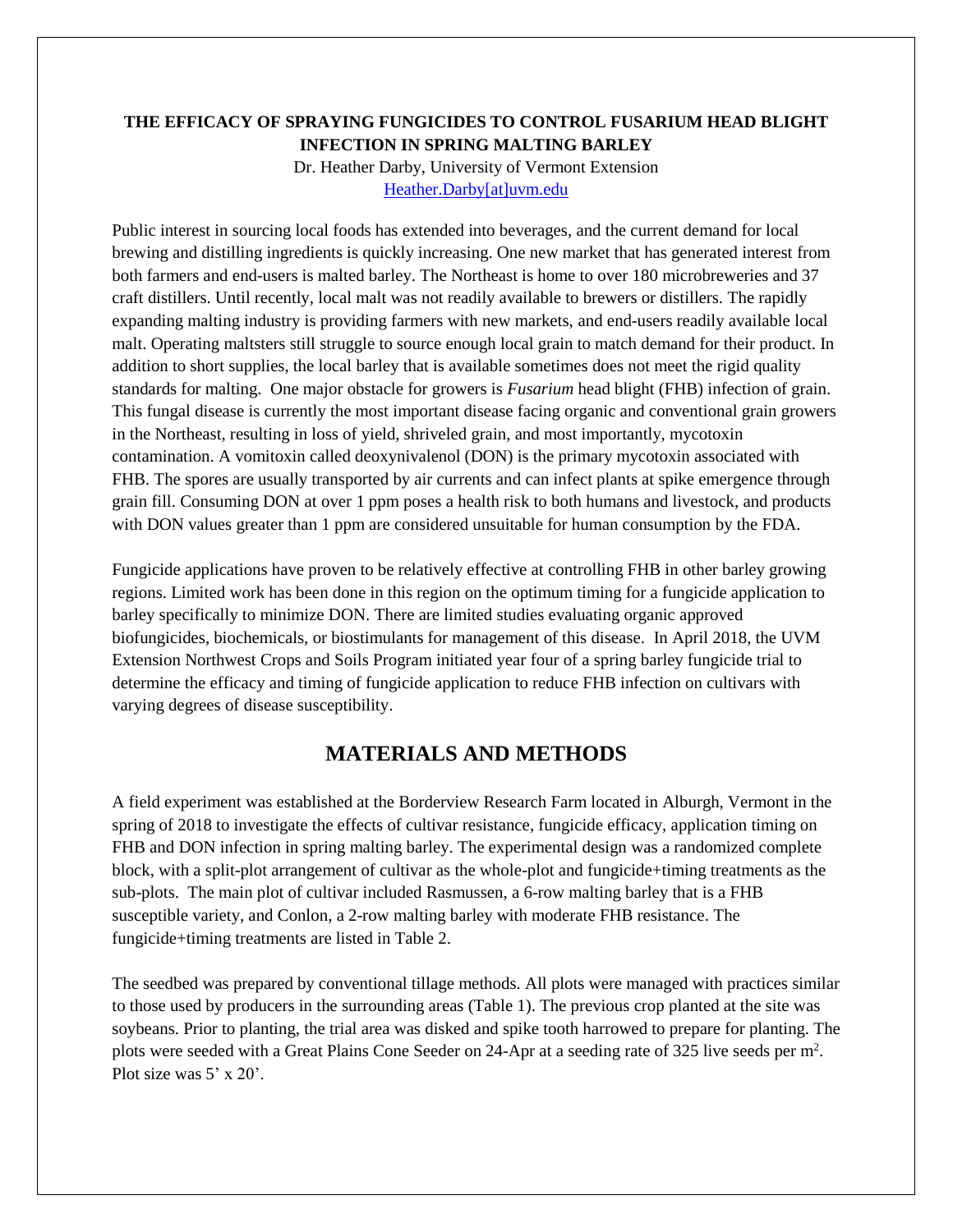**Table 1. General plot management of the trial.**

|                                | <b>Borderview Research Farm</b>        |  |  |
|--------------------------------|----------------------------------------|--|--|
| <b>Location</b>                | Alburgh, VT                            |  |  |
| Soil type                      | Benson rocky silt loam                 |  |  |
| Previous crop                  | soybeans                               |  |  |
| <b>Row spacing (inch)</b>      |                                        |  |  |
| Seeding rate (live seed $m2$ ) | 325                                    |  |  |
| <b>Replicates</b>              | 4                                      |  |  |
| <b>Varieties</b>               | <b>Conlon and Rasmussen</b>            |  |  |
| <b>Planting date</b>           | $24-Apr$                               |  |  |
| <b>Harvest date</b>            | $30$ -Jul                              |  |  |
| Harvest area (ft)              | 5 x 20                                 |  |  |
| Tillage operations             | Spring plow, disk & spike tooth harrow |  |  |

When the barley reached 50% spike emergence (15-Jun), plots were sprayed with the fungicide treatments (Table 2). The adjuvant 'Induce' was added to the Miravis Ace and Caramba applications at a rate of 0.125%. All but one plot (Control) of each cultivar was inoculated 2 hours after the heading treatment was applied, with a spore suspension (40,000 spores/ml) consisting of a mixture of isolates of *Fusarium graminearum* endemic to the area. The *Fusarium graminearum* spores were multiplied and harvested using the 'Gz conidial suspension inoculum protocol'. Four days after the heading application (19-Jun), plots not previously treated with a fungicide were sprayed with the fungicides treatments except for the control and *Fusarium graminearum* only plots (Table 2). Water was applied at the same rate as the fungicides to the control plots and to those that were only inoculated with *Fusarium graminearum.* The application was made using a Bellspray Inc. Model T4 backpack sprayer. This model had a carbon dioxide pressurized tank and a four-nozzle boom attachment. It sprayed at a rate of 10 gallons per acre. Below is a list of the treatment materials evaluated in this trial. Descriptions have been provided from manufacturer information.

**Actinovate®** (EPA# 73314-1) is a biological fungicide (0.0371% Streptomyces lydicus WYEC 108) that suppresses and controls root rot, damping-off fungi and foliar fungal pathogens. Its active ingredient is a patented bacterium that grows around the root system (when soil drenched) and foliage of the plant (when sprayed on) while using several novel modes of antifungal action to protect plants.

**Caramba®** (EPA# 7969-246) fungicide is a highly effective fungicide containing the active ingredient metconazole, resulting in significant yield protection and reductions of deoxynivalenol (DON) levels in grain. It is not only effective on head scab, but provides control of late-season foliar diseases as well.

**ChampION®** (EPA# 55146‐1) is a 77% copper hydroxide-based, broad-spectrum fungicide for disease control. When copper hydroxide is mixed with water, it releases copper ions, which disrupt the cellular proteins of the fungus. This product is approved for use in organic production systems.

**Miravis® Ace** (EPA# 100-1601) is a combination of propiconazole and Adepidyn®fungicide – the first SDHI mode of action available for *Fusarium* head blight control. It distributes evenly within the leaf and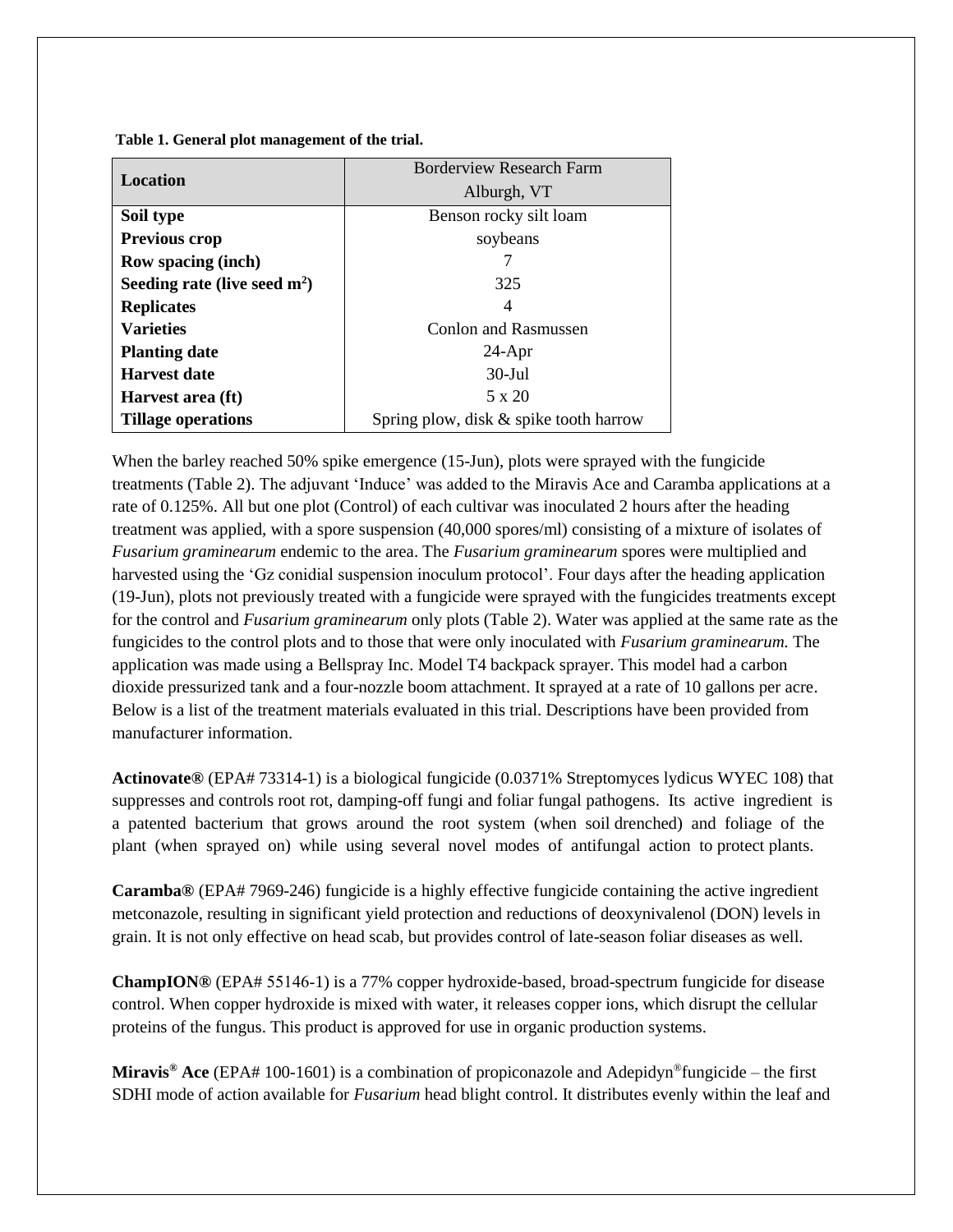creates a reservoir within the wax layer of the leaf that withstands rain and degradation. It also provides protection against Septoria leaf spot and other foliar disease.

**SONATA®** (EPA# 69592-13) fungicide provides excellent control of powdery mildews and rusts. Based on a patented strain of Bacillus pumilus (QST 2808), SONATA is an excellent fit for integrated disease management programs. SONATA contains a unique, patented strain of Bacillus pumilus (QST 2808) that produces an antifungal amino sugar compound that inhibits cell metabolism. SONATA also creates a zone of inhibition on plant surfaces, preventing pathogens from establishing on the plant.

| <b>Treatments</b>    | <b>Heading</b><br>application | 4 days after<br>heading application | <b>Application rate</b>                       |
|----------------------|-------------------------------|-------------------------------------|-----------------------------------------------|
|                      | date                          | date                                |                                               |
| Control              | $15$ -Jun                     | $19-J$ un                           | Water                                         |
| Actinovate           | $15$ -Jun                     | $19$ -Jun                           | 6 fl oz $ac^{-1}$                             |
| Caramba              | $15$ -Jun                     | $19$ -Jun                           | 14 fl oz $ac^{-1}$ + 125% Induce $ac^{-1}$    |
| ChampION             | $15$ -Jun                     | $19$ -Jun                           | 1.5 lbs $ac^{-1}$                             |
| Miravis Ace          | $15$ -Jun                     | $19$ -Jun                           | 13.7 fl oz $ac^{-1}$ + .125% Induce $ac^{-1}$ |
| <b>SONATA</b>        | $15$ -Jun                     | $19-J$ un                           | 2 qt. $ac^{-1}$                               |
| Fusarium graminearum | $15$ -Jun                     |                                     | $40,000$ spores/ml                            |

**Table 2. Plot treatments-fungicide application dates and rates.**

When the barley reached the soft dough growth stage (9-Jul), FHB intensity was assessed by randomly clipping 60-100 heads throughout each plot, counting spikes, and visually assessing each head for FHB infection. The infection rate was assessed by using the North Dakota State University Extension Service's "A Visual Scale to Estimate Severity of *Fusarium* Head Blight in Wheat" online publication.

Grain plots were harvested in Alburgh with an Almaco SPC50 plot combine on 30-Jul, the harvest area was 5' x 20'. At the time of harvest, grain moisture, test weight, and yield were calculated. Harvest moisture was determined for each plot using a DICKEY-john Mini GAC moisture and test weight meter. Generally the heavier the barley is per bushel, the higher malting quality. The acceptable test weight for barley is 48 lbs bu<sup>-1</sup>.

Following the harvest of spring barley, seed was cleaned with a small Clipper cleaner (A.T. Ferrell, Bluffton, IN). A one-pound subsample was collected to determine quality. Hundred kernel weights were measured in duplicate for each plot and then averaged. Once hundred kernel weights were determined, the samples were then ground into flour using the Perten LM3100 Laboratory Mill. At this time, flour was evaluated for mycotoxin levels. Deoxynivalenol (DON) concentrations were analyzed using Veratox DON 5/5 Quantitative test from the NEOGEN Corp. This test has a detection range of 0.5 to 5 ppm. Samples with DON values greater than 1 ppm are considered unsuitable for human consumption by the FDA.

All data was analyzed using a mixed model analysis where replicates were considered random effects and the treatments and varieties were considered fixed effects. The LSD procedure was used to separate treatment and cultivar means when the F-test was significant ( $p < 0.10$ ).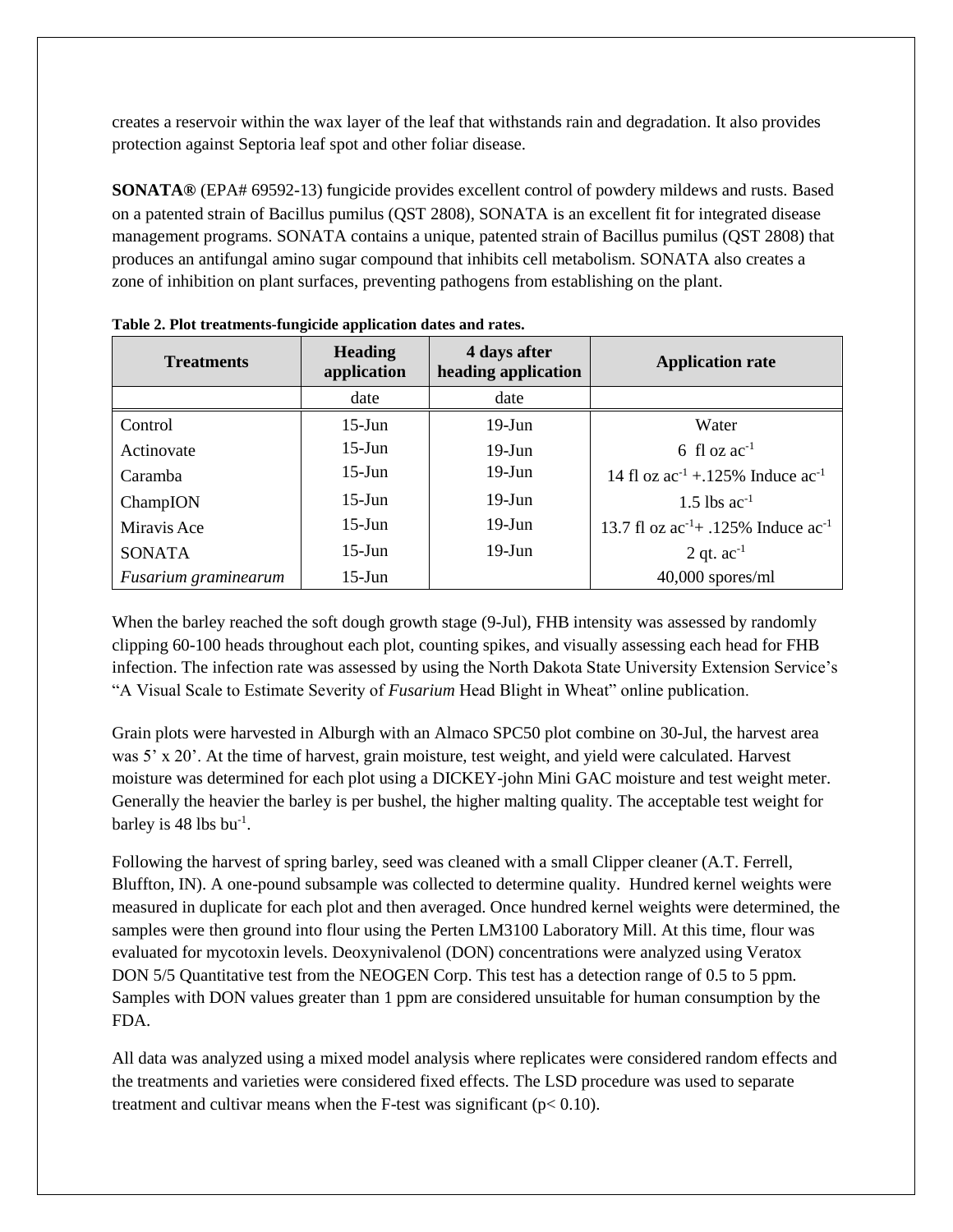Variations in yield and quality can occur because of variations in genetics, soil, weather, and other growing conditions. Statistical analysis makes it possible to determine whether a difference among varieties is real or whether it might have occurred due to other variations in the field. At the bottom of each table a LSD value is presented for each variable (e.g. yield). Least Significant Differences at the 10% level of probability are shown. Where the difference between two varieties within a column is equal

to or greater than the LSD value at the bottom of the column, you can be sure in 9 out of 10 chances that there is a real difference between the two varieties. In the accompanying example, variety A is

significantly different from variety C, but not from variety B. The difference between A and B is equal to

725, which is less than the LSD value of 889. This means that these varieties did not differ in yield. The difference between A and C is equal to 1454, which is greater than the LSD value of 889. This means that the yields of these varieties were significantly different from one another. The asterisk indicates that variety B was not significantly lower than the top yielding variety shown in bold.

| <b>Variety</b> | Yield |
|----------------|-------|
| A              | 3161  |
| B              | 3886* |
| C              | 4615* |
| <b>LSD</b>     | 889   |

## **RESULTS**

Seasonal precipitation and temperature recorded at a weather station at Borderview Research Farm are shown in Table 3. While April was cooler and wetter than normal, the rest of the growing season was warmer and drier than average. From April through July, there was an accumulation of 3403 Growing Degree Days (GDDs), 50 GDDs above the 30-year average.

**Table 3. Temperature and precipitation summary for Alburgh, VT, 2018.**

| Alburgh, VT                       | April   | May     | June    | July    |
|-----------------------------------|---------|---------|---------|---------|
| Average temperature $(^{\circ}F)$ | 39.2    | 59.5    | 64.4    | 74.1    |
| Departure from normal             | $-5.58$ | 3.10    | $-1.38$ | 3.51    |
|                                   |         |         |         |         |
| Precipitation (inches)            | 4.4     | 1.9     | 3.7     | 2.4     |
| Departure from normal             | 1.61    | $-1.51$ | 0.05    | $-1.72$ |
|                                   |         |         |         |         |
| Growing Degree Days (32-95°F)     | 272     | 853     | 973     | 1305    |
| Departure from normal             | $-112$  | 97      | $-42$   | 107     |

Based on weather data from a Davis Instruments Vantage Pro2 with WeatherLink data logger. Historical averages are for 30 years of data provided by the NOAA (1981-2010) for Burlington, VT.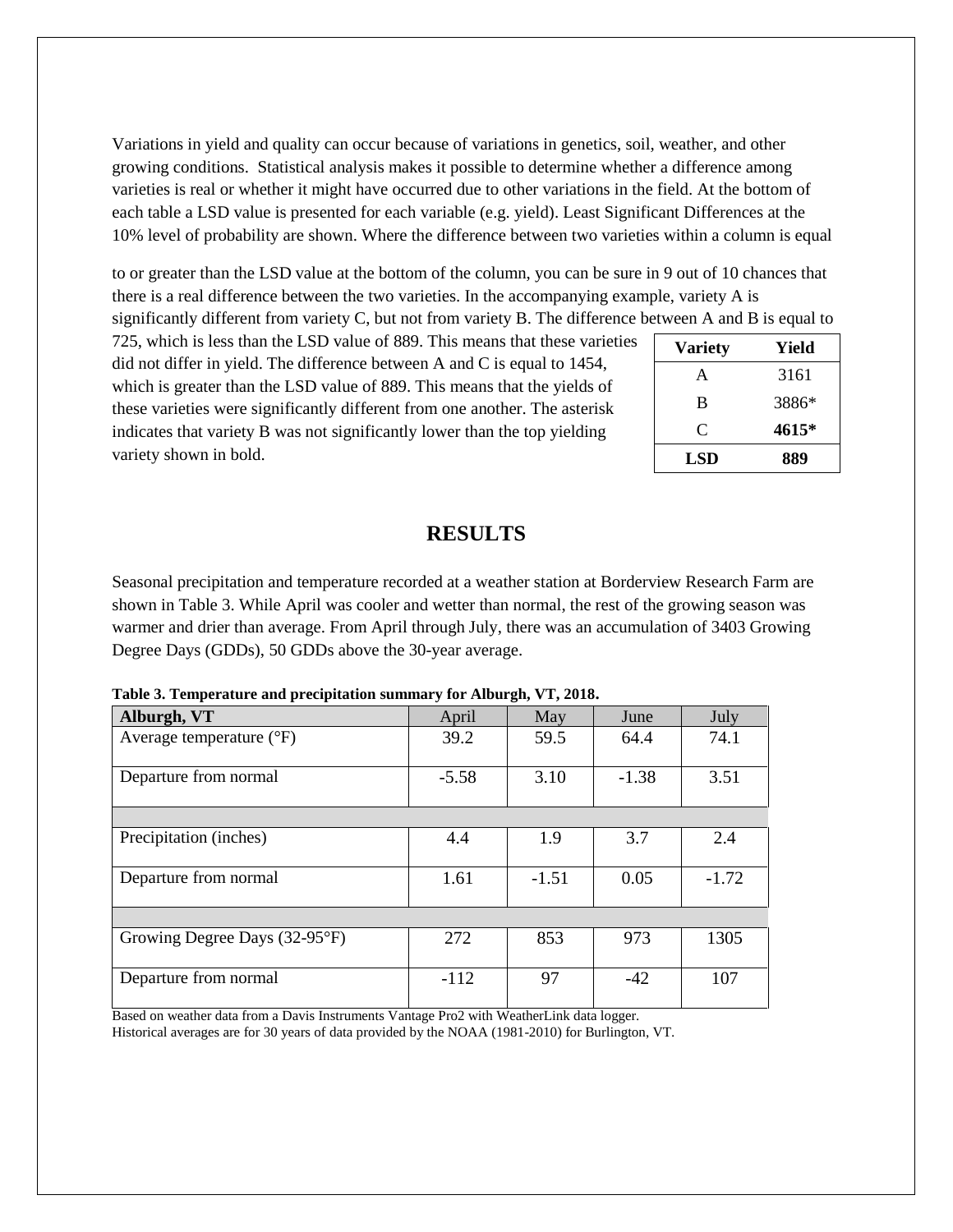#### *Barley Variety x Fungicide+Timing Interactions:*

There were statistically significant interactions between variety and treatment in terms of yield and test weight (Figure 1). Miravis Ace, applied either at heading or at four days after heading, was correlated with decreased yields and test weight in the resistant Conlon variety, and higher yield and test weight in the susceptible variety Rasmussen. Actinovate applied four days after heading is also correlated with lower yield in the Conlon variety and higher yield in the Rasmussen variety. There were no significant interactions between variety and treatment in *Fusarium* incidence or severity or DON levels.



**Figure 1. Barley Variety x Fungicide+Timing Interactions**

#### *Impact of Fungicide and Timing*

All treatments, including the control and the plots treated with *Fusarium* only, had less than one percent severity of FHB and the incidence of infected heads ranged from a low of just under three percent to a high of just over seven percent. There were significant differences in the average severity and incidence of FHB between fungicide+timing treatments (Table 4). The Miravis Ace – 4 days after heading treatment had the lowest severity and incidence of FHB with a severity of 0.2% and an incidence of infected heads of  $3\%$ . These are statistically similar to all treatments except Actinovate  $-4$  days after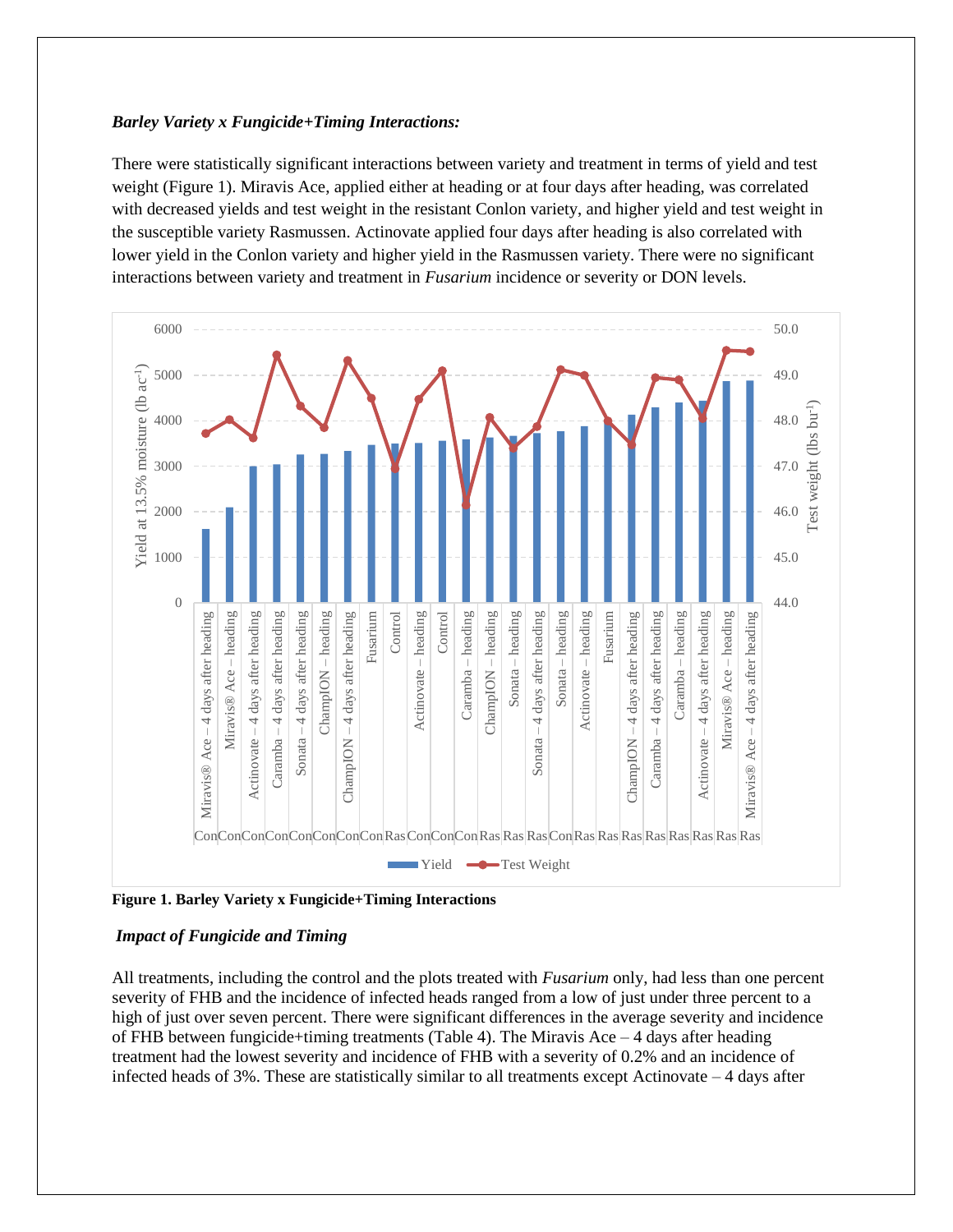heading, and Sonata applied both at heading and 4 days after heading, which had significantly higher levels of severity and incidence of infected heads.

| <b>Treatment</b>                    | Average<br><b>FHR</b><br>severity | <b>Incidence</b><br>of FHB<br>infected<br>heads |  |
|-------------------------------------|-----------------------------------|-------------------------------------------------|--|
|                                     | $\%$                              | $\%$                                            |  |
| Non-sprayed, non-inoculated control | $0.410*$                          | $5.16*$                                         |  |
| Inoculated Fusarium spores 23-Jun   | $0.427*$                          | $4.51*$                                         |  |
| Actinovate – heading                | $0.341*$                          | $4.68*$                                         |  |
| Actinovate $-4$ days after heading  | 0.468                             | 6.01                                            |  |
| Caramba – heading                   | $0.360*$                          | $4.85*$                                         |  |
| $Caramba - 4 \, days$ after heading | $0.262*$                          | $3.59*$                                         |  |
| $ChampION - heading$                | $0.235*$                          | $3.35*$                                         |  |
| $ChampION - 4$ days after heading   | $0.327*$                          | $4.68*$                                         |  |
| Miravis Ace – heading               | $0.279*$                          | $3.82*$                                         |  |
| Miravis Ace $-4$ days after heading | $0.215*$                          | $2.95*$                                         |  |
| Sonata – heading                    | 0.513                             | 7.33                                            |  |
| Sonata $-4$ days after heading      | 0.525                             | 5.94                                            |  |
| LSD(0.10)                           | 0.245                             | 2.93                                            |  |
| <b>Trial Mean</b>                   | 0.363                             | 4.74                                            |  |

**Table 4. The FHB incidence and severity following fungicide treatments at heading and 4 days after heading, Alburgh, VT, 2018.**

\* Treatments that are not significantly different than the top performing variety in a column shown in **bold** are indicated with an asterisk**.**

There were significant differences in yield, harvest moisture, test weight, and Deoxynivalenol (DON) concentration between fungicide+timing treatments (Table 5, Figure 2). The unsprayed, non-inoculated control had the lowest harvest moisture. All treatments had harvest moisture between 14.4% and 15.1% and required very little drying for long-term storage. The Caramba – 4 days after heading treatment had the highest test weight at 49.2 lbs bu<sup>-1</sup>. This was statistically similar to six other treatments. All treatments produced barley with a test weight between 48.0 and 49.2 lbs bu<sup>-1</sup>. The highest yielding treatment was the Caramba – heading treatment with a yield of 3998 lbs  $ac^{-1}$  at a moisture content of 13.5%. This was statistically similar to all other treatments except the Miravis Ace  $-4$  days after heading treatment, which produced a yield of 3252 lbs ac<sup>-1</sup> at 13.5% moisture content.

All fungicide+timing treatments had DON concentrations below the FDA 1 ppm recommendation. The lowest concentrations occurred in the Miravis Ace – 4 days after heading treatment. This was statistically similar to the Miravis Ace – heading treatment and the non-inoculated control.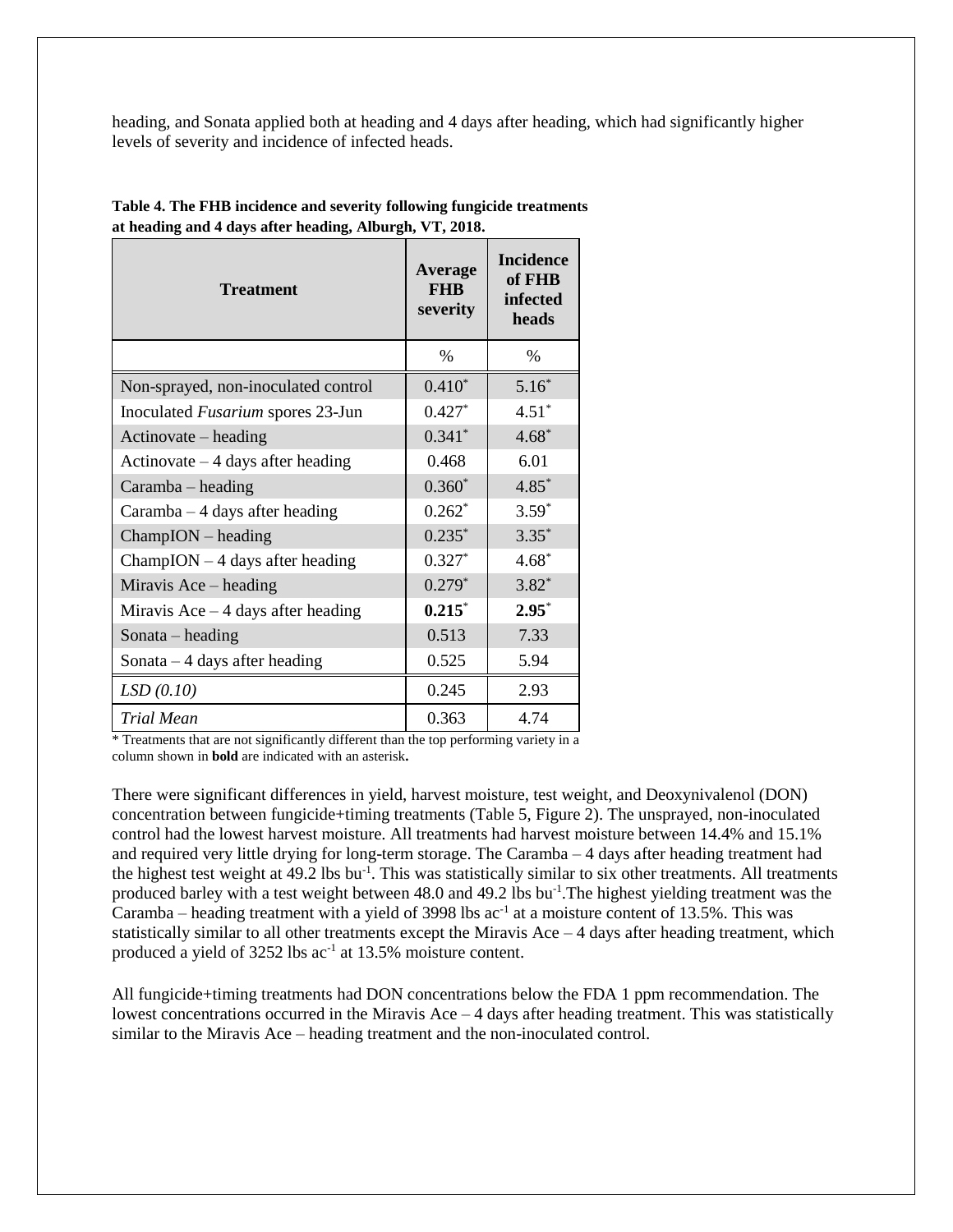| <b>Treatment</b>                    | <b>Harvest</b><br>moisture | <b>Test</b><br>weight  | Yield<br>@13.5%<br>moisture | <b>DON</b> |
|-------------------------------------|----------------------------|------------------------|-----------------------------|------------|
|                                     | %                          | $lbs$ bu <sup>-1</sup> | $lbs$ ac <sup>-1</sup>      | ppm        |
| Non-sprayed, non-inoculated control | $14.4*$                    | 48.0                   | $3532*$                     | $0.238*$   |
| Inoculated Fusarium spores 23-Jun   | $14.5*$                    | $48.3*$                | 3732*                       | 0.575      |
| $Actionovate - heading$             | 14.8                       | $48.7^*$               | $3699*$                     | 0.538      |
| Actinovate $-4$ days after heading  | 14.8                       | 47.8                   | $3722*$                     | 0.488      |
| $Caramba - heading$                 | 14.8                       | 47.5                   | 3998*                       | 0.375      |
| Caramba $-4$ days after heading     | 14.8                       | $49.2^*$               | $3672*$                     | 0.413      |
| $ChampION - heading$                | $14.7*$                    | 48.0                   | $3452*$                     | 0.513      |
| $ChampION - 4$ days after heading   | 14.8                       | $48.4*$                | 3738*                       | 0.613      |
| Miravis Ace – heading               | 14.8                       | $48.8*$                | 3487*                       | $0.288*$   |
| Miravis Ace $-4$ days after heading | 15.1                       | $48.6*$                | 3252                        | $0.188*$   |
| Sonata $-$ heading                  | $14.7*$                    | $48.3*$                | $3720*$                     | 0.613      |
| Sonata $-4$ days after heading      | $14.6*$                    | 48.1                   | $3495*$                     | 0.463      |
| LSD(0.10)                           | 0.364                      | 1.04                   | 592                         | 0.155      |
| <b>Trial Mean</b><br>$\sim$ $\sim$  | 14.7                       | 48.3                   | 3625<br>.                   | 0.442      |

**Table 5. The impact application timing and fungicide on barley yield and quality, Alburgh, VT, 2018.**

\* Treatments that are not significantly different than the top performing variety in a column shown in **bold** are indicated with an asterisk**.**



**Figure 2. The impact of application timing and fungicide on barley yield and DON concentration.** Treatments with the same letter did not differ significantly by DON concentration (capital letters) or yield (lowercase).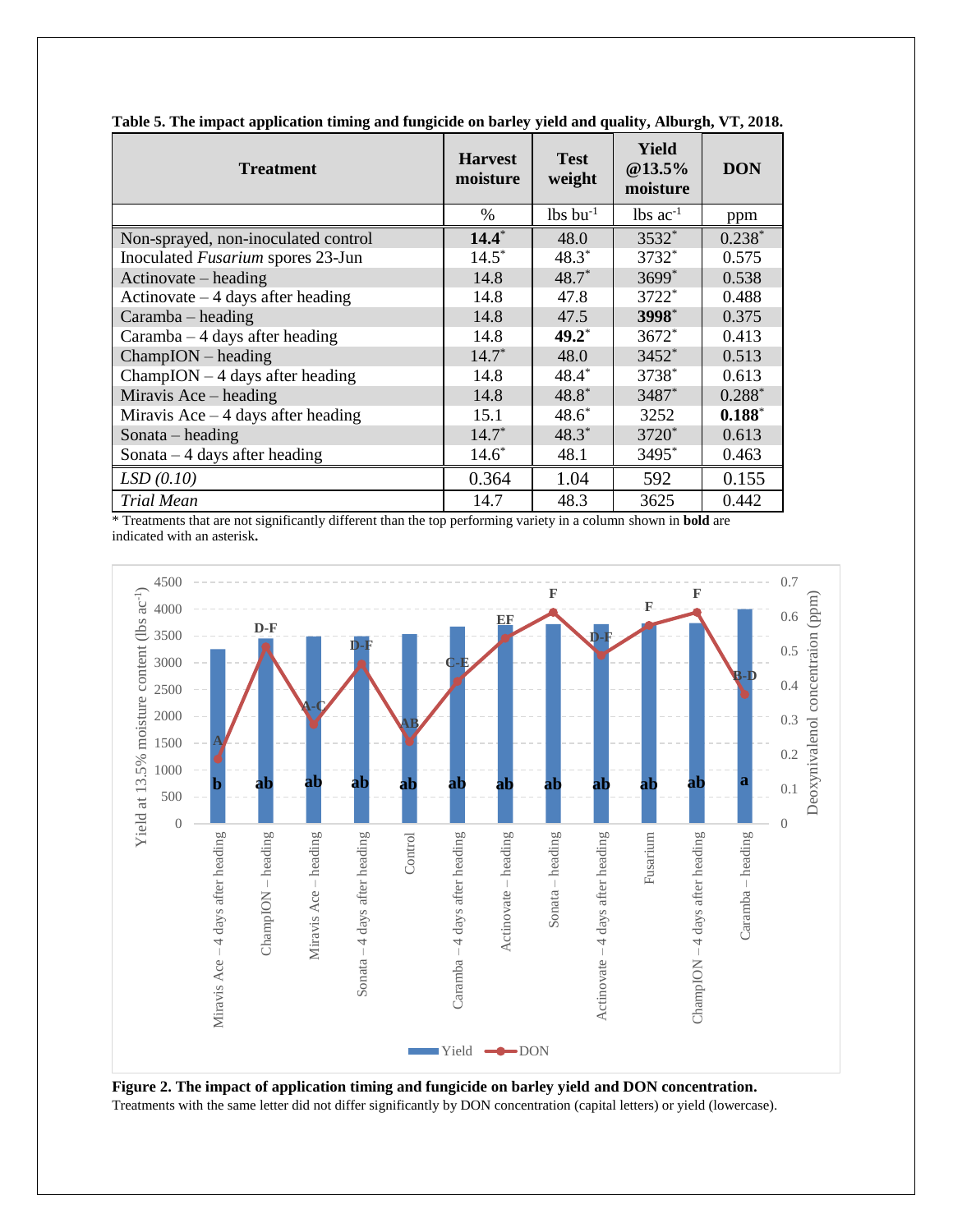#### *Impact of Variety*

There were significant differences in the average FHB plot severity and incidence of FHB infection between malting barley varieties (Table 6). The FHB resistant variety Conlon had the lowest average FHB severity (0.3%) and incidence of FHB infected heads (4.1%).

| <b>Variety</b> | <b>Average FHB</b><br>severity | <b>Incidence FHB of</b><br>infected heads |
|----------------|--------------------------------|-------------------------------------------|
|                | $\%$                           | $\frac{0}{0}$                             |
| Conlon         | $0.295*$                       | 4.09*                                     |
| Rasmussen      | 0.432                          | 5.39                                      |
| LSD(0.10)      | 0.100                          | 1.20                                      |
| Trial Mean     | 0.363                          | 4.74                                      |

**Table 6. The impact of malting barley variety of FHB incidence and severity.**

\* Treatments that are not significantly different than the top performing variety in a column shown in **bold** are indicated with an asterisk**.**

The malting barley varieties were identical in harvest moisture and test weight, and significantly different in yield and DON (Table 7, Figure 3). Both varieties had moistures slightly above 14% and therefore had to be dried down for storage. Both varieties achieved industry standards for test weight of 48 lbs bu<sup>-1</sup>. While both varieties had DON concentrations below the FDA 1 ppm recommendation, Conlon was statistically significantly lower at 0.3 ppm compared to Rasmussen at 0.6 ppm. Rasmussen had significantly higher yield than Conlon (Figure 3).

| <b>Variety</b>    | <b>Harvest</b><br>moisture | <b>Test weight</b>     | Yield<br>@13.5%<br>moisture | <b>DON</b> |
|-------------------|----------------------------|------------------------|-----------------------------|------------|
|                   | $\frac{0}{0}$              | $lbs$ bu <sup>-1</sup> | $lbs$ ac <sup>-1</sup>      | Ppm        |
| Conlon            | 14.7                       | 48.3                   | 3130                        | $0.317*$   |
| Rasmussen         | 14.7                       | 48.3                   | 4120*                       | 0.567      |
| LSD(0.10)         | <b>NS</b>                  | <b>NS</b>              | 242                         | 0.063      |
| <b>Trial Mean</b> | 14.7                       | 48.3                   | 3625                        | 0.442      |

**Table 7. The impact of malting barley variety of quality and yield.**

\* Treatments that are not significantly different than the top performing variety in a column shown in **bold** are indicated with an asterisk**.**

NS – No significant difference.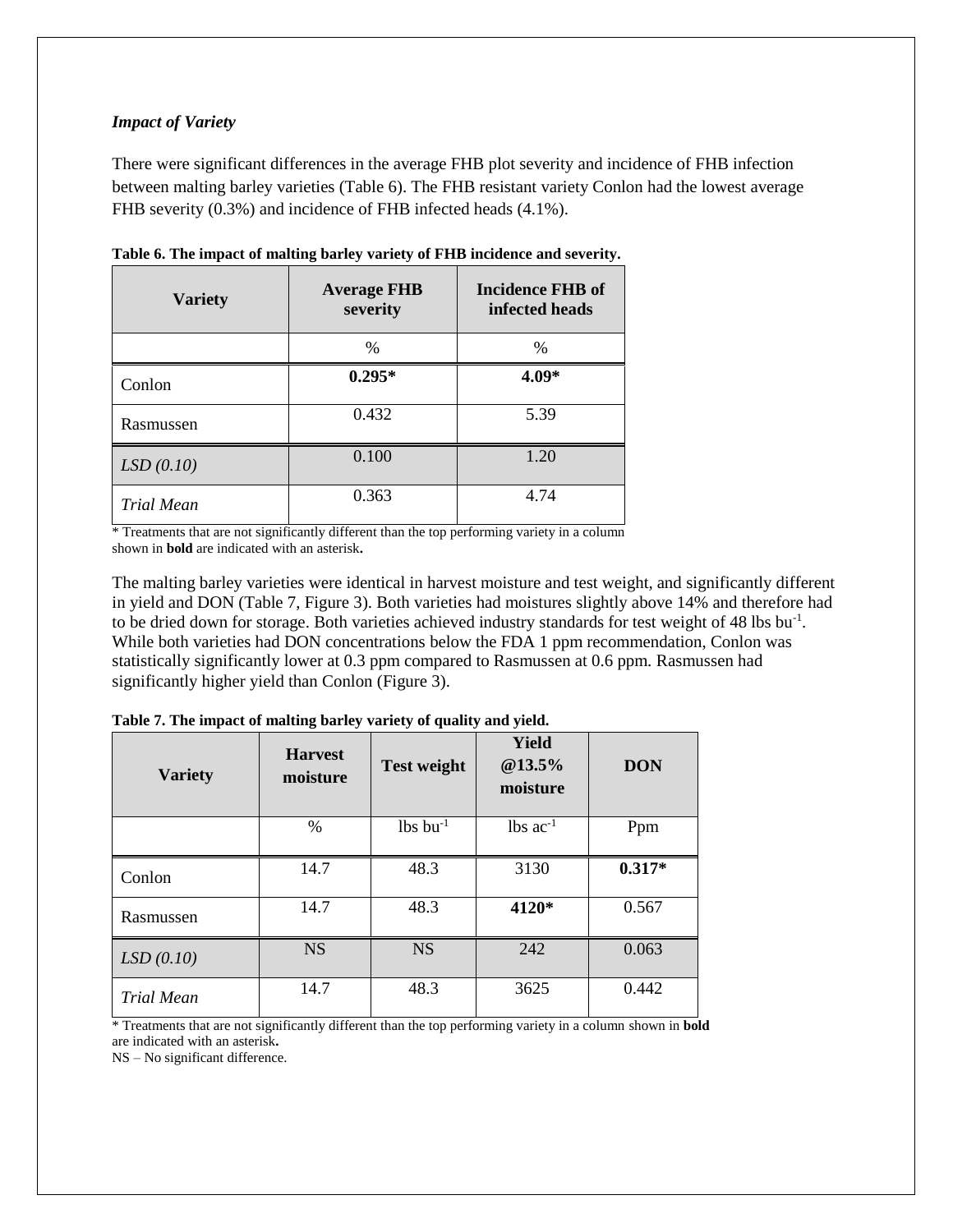

**Figure 3. The impact of variety on barley yield and DON concentration.**

## **DISCUSSION**

Overall, the 2018 growing season was a good year for growing spring barley. The lower than normal rainfall throughout much of the growing season presented less than ideal conditions for the *Fusarium* fungus growth. This is evident in the low DON concentrations in both varieties, with even those plots inoculated with *Fusarium* but not treated having average DON concentrations below the FDA limit of 1 ppm.

Even though all of the variety+fungicide+timing treatments resulted in DON concentrations below 1 ppm, it is worth noting that Conlon, a moderately resistant variety, had a lower incidence of FHB and DON levels.

The application of the conventional fungicide Miravis Ace was the most effective at reducing DON level, applied either at heading or 4 days after. However, this was not statistically different than the performance of the control plots in this dry year that was not conducive to the growth of the *Fusarium* fungus. Interestingly, the application of this fungicide is correlated with the highest yields of the trial in the susceptible variety Rasmussen and the lowest yields of the trial in the resistant variety Conlon. Caramba, applied either at heading or four days afterwards, was the next most effective at reducing DON levels.

In the 2017 trial (conducted in a cool, wet growing season with much higher FHB incidence and DON levels), we noted that fungicide application at heading was more effective than application at four days after heading. This trend was not evident in the 2018 trial.

It is important to remember that the results only represent one year of data.